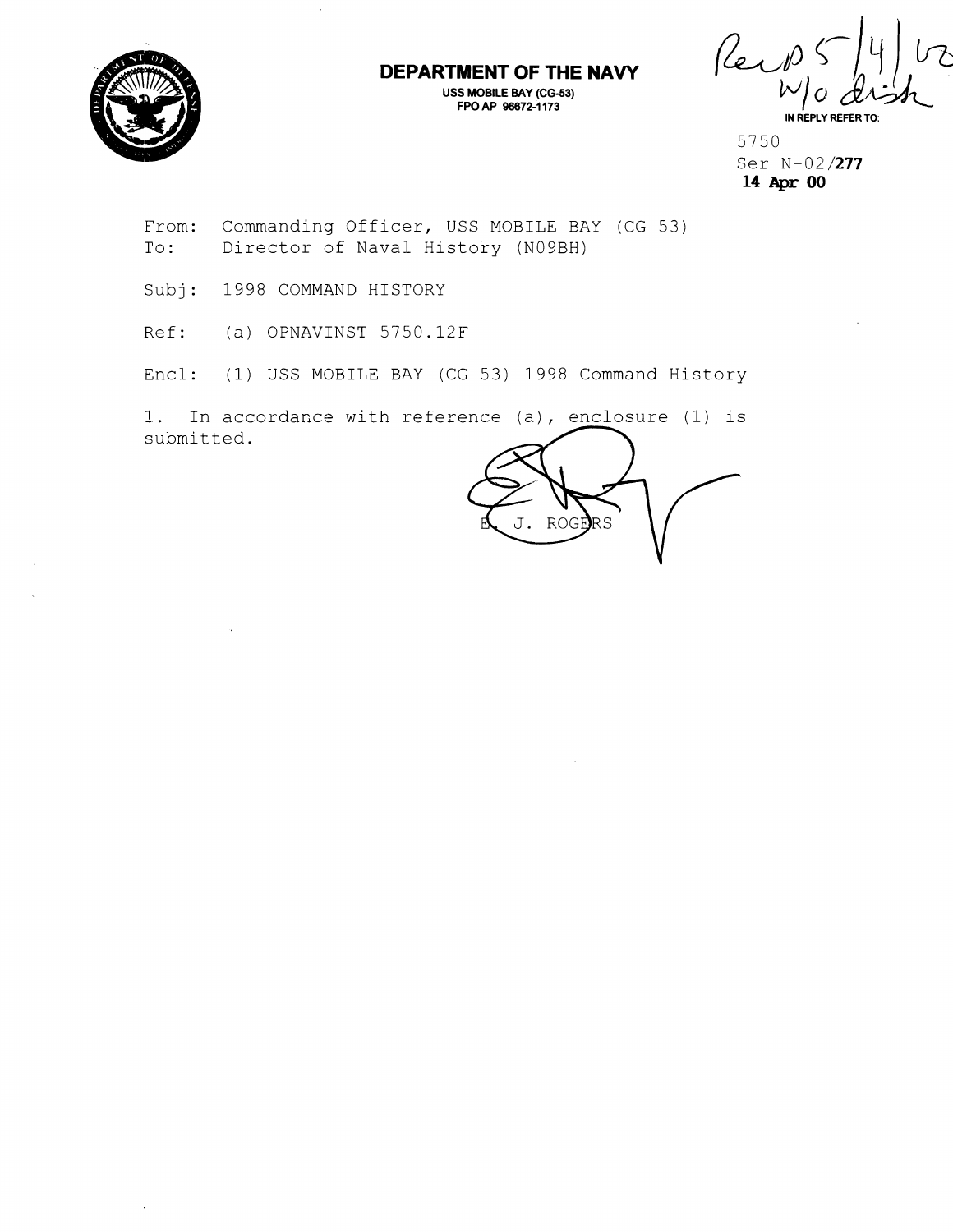## **COMMAND COMPOSITION AND ORGANIZATION**

USS MOBILE BAY (CG 53), commanded by CAPT Edward J. Rogers, III, USN, is an asset of Battle Force Seventh Fleet, Forward Deployed Naval Force, Yokosuka, Japan. MOBILE BAY reports to immediate senior in command Commander, Carrier Group Five, RADM T. J. Keating.

Our mission is to enhance regional stability, promote cooperative security and to deter aggression with capable, flexible and mobile U.S. Naval Forces, cooperating closely with U.S. military services and the forces of allied and friendly nations. IndependentLy or as a part of a Joint, Combined or Multinational Force execute military and humanitarian operations as tasked by higher authority. If necessary, terminate hostilities on terms favorable to the United States and its Allies.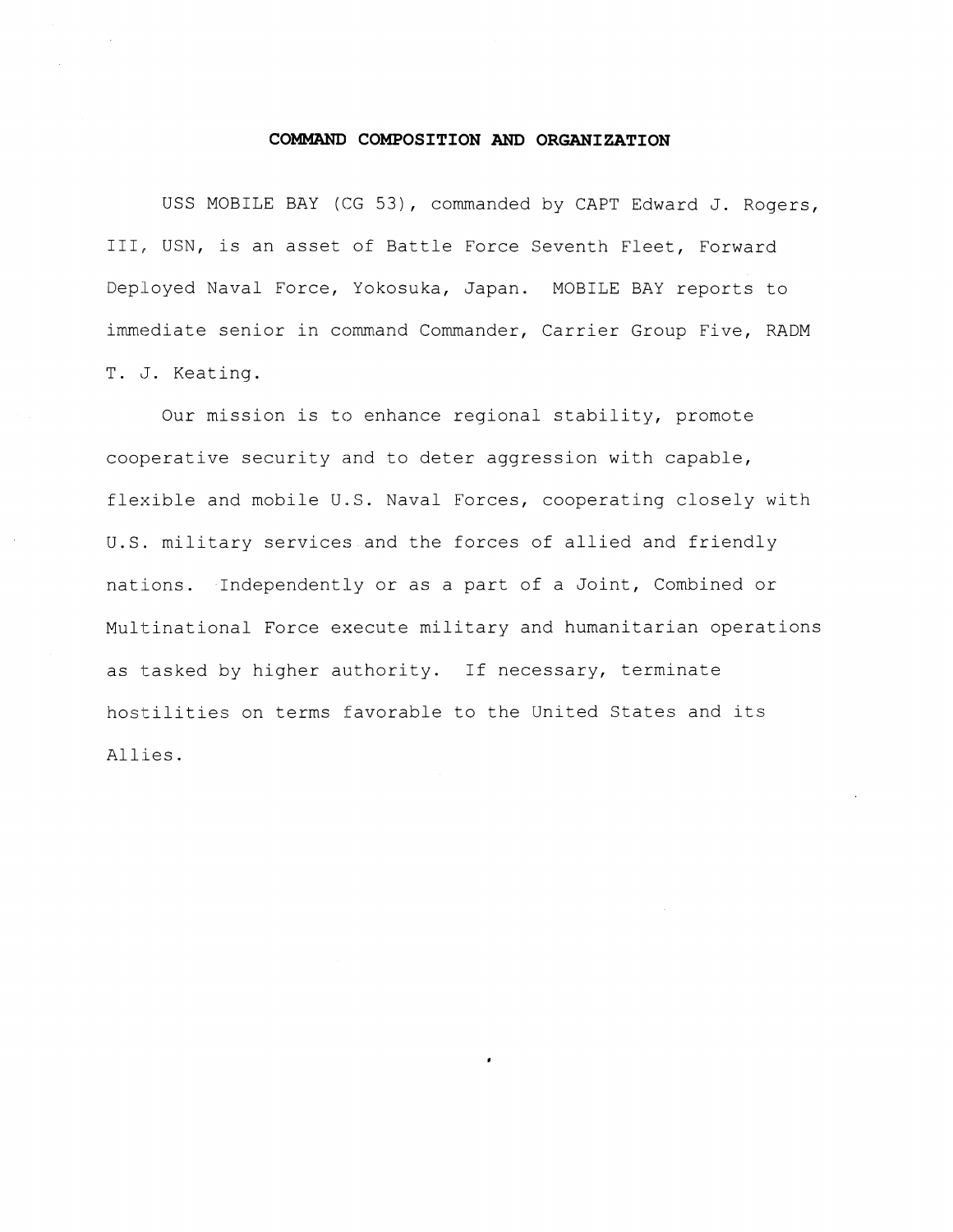## **USS MOBILE BAY (CG 53) CY 98 HISTORICAL SCHEDULE**

```
01 JAN - 06 JAN Upkeep YOKOSUKA 
07 JAN - 13 JAN Enroute SINGAPORE 
14 JAN - 18 JAN Inport SINGAPORE 
                 Secretary of Defense Visit
19 JAN - 22 JAN Enroute HONG KONG 
23 JAN - 26 JAN Inport HONG KONG 
27 JAN - 29 JAN Enroute OKINAWA, JAPAN<br>29 JAN 1nport OKINAWA
                 Inport OKINAWA
30 JAN - 05 FEB Enroute GUAM, USA 
06 FEB - 08 FEB Inport GUAM
09 FEB - 12 FEB Enroute YOKOSUKA, JAPAN 
13 FEB - 08 MAR Upkeep YOKOSUKA 
09 MAR - 04 MAY SRA-7<br>05 MAY Fast
                 Fast Cruise
06 MAY - 07 MAY Sea Trials
08 MAY - 10 MAY Inport YOKOSUKA 
11 MAY - 13 MAY Ammo Onload, TYT Training 
14 MAY - 15 MAY Inport YOKOSUKA 
16 MAY USS MOBILE BAY (CG 53) Friendship Cruise
17 MAY - 31 MAY Upkeep YOKOSUKA<br>20 MAY - US Forces Japan
                US Forces Japan Visit
01 JUN Underway, Enroute GUAM
05 JUN Moored GUAM
06 JUN - 10 JUN Enroute TOWNSVILLE, AUSTRALIA<br>08 JUN Crossing the Line Ceremony
                 Crossing the Line Ceremony
11 JUN Arrive TOWNSVILLE/Flight Deck Reception 
11 JUN - 14 JUN Inport TOWNSVILLE 
12 JUN Australian-American Association Reception 
15 JUN - 18 JUN Underway, Enroute DARWIN, AUSTRALIA
16 JUN Transit Great NE Passage 
19 JUN - 22 JUN Inport DARWIN 
23 JUN - 27 JUN Enroute LUMUT, MALAYSIA 
28 JUN - 30 JUN Inport LUMUT, EXERCISE CARAT 98
01 JUL - 05 JUL Underway (CARAT 98 Malaysian Phase) 
06 JUL - 12 JUL Inport SATTAHIP, THAILAND 
13 JUL - 19 JUL Underway (CARAT 98 Thai Phase) 
20 JUL - 27 JUL Inport SINGAPORE 
27 JUL - 29 JUL Underway (CARAT 98 Singapore Phase) 
30 JUL - 01 AUG Inport SINGAPORE 
02 AUG - 04 AUG Underway, Enroute PHILIPPINES
05 AUG Underway (CARAT 98 Philippines Phase) 
06 AUG - 07 AUG Underway, Enroute OKINAWA, JAPAN<br>08 AUG               BSF OKINAWA, JAPAN
                 BSF OKINAWA, JAPAN
09 AUG Underway, Enroute NOGOYA, JAPAN / CART I 
10 AUG - 13 AUG Anchored NOGOYA, JAPAN 
14 AUG - 15 AUG Underway, Enroute, YOKOSUKA / Tiger Cruise
```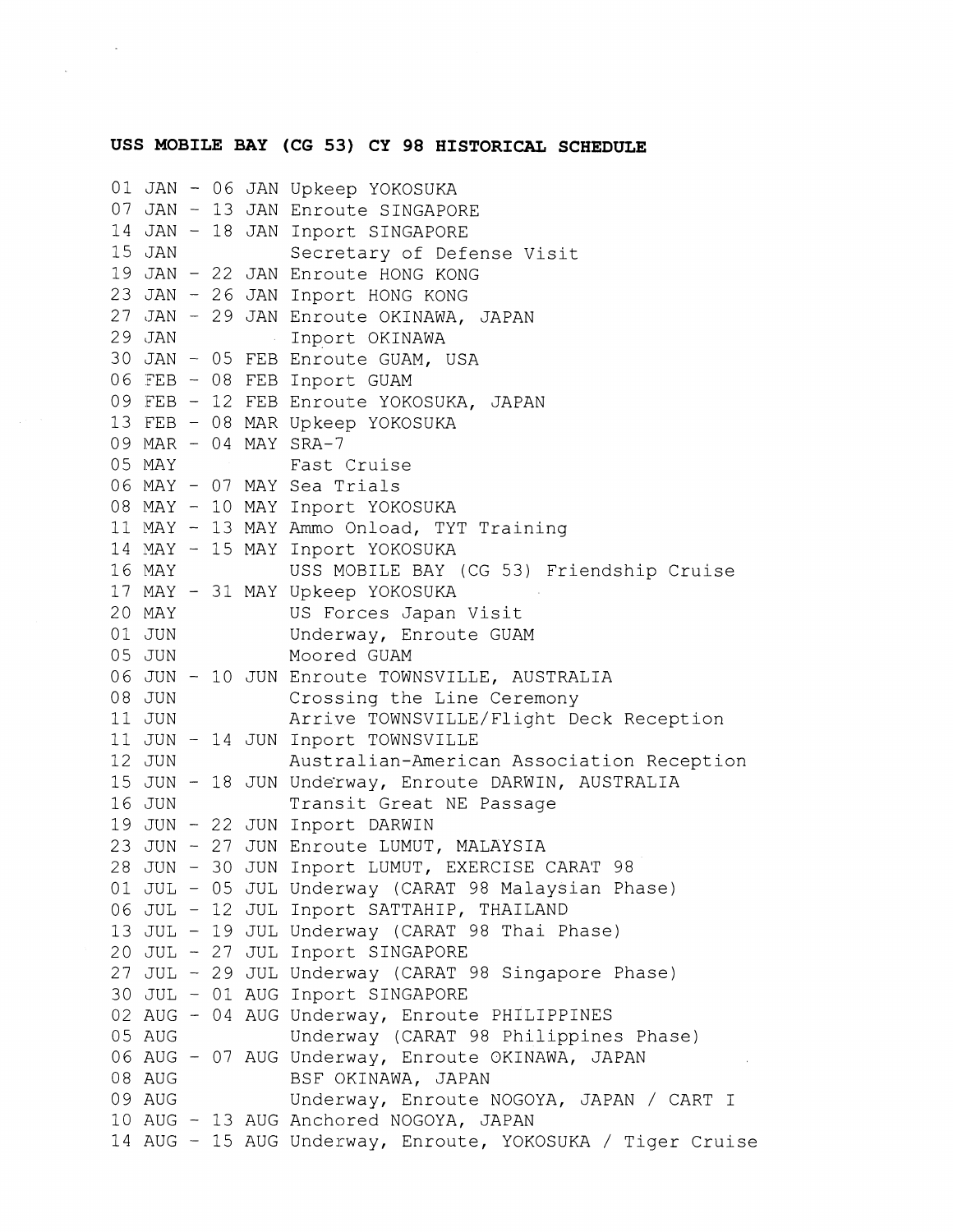```
16 AUG - 21 SEP Upkeep, YOKOSUKA 
08 SEP - 12 SEP NSFS LTT 
14 SEP - 18 SEP CMTQ Refresher 
22 SEP - 23 SEP TYT PHILLIPINE SEA 
24 SEP - 09 OCT Upkeep, YOKOSUKA 
10 OCT - 12 OCT Enroute, PUSAN, REPUBLIC OF KOREA 
13 OCT - 16 OCT FLEET WEEK, PUSAN
17 OCT - 22 OCT Enroute, INCHON, REPUBLIC OF KOREA 
23 OCT - 25 OCT Inport INCHON 
26 OCT - 04 NOV FOAL EAGLE 98, TBMD-EX, CSOF-EX 
05 NOV - 12 NOV ANNUALEX 10G
13 NOV - 30 NOV Upkeep, YOKOSUKA<br>18 NOV COMNAVSURFPAC Vi
                 COMNAVSURFPAC Visit
01 DEC - 03 DEC Enroute, OKINAWA JAPAN 
04 DEC - 05 DEC Inport, OKINAWA 
06 DEC - 08 DEC MISSLEX 99-1 
09 DEC - 09 DEC NSFS FIREX 
1C DEC - 11 DEC Enroute, YOKOSUKA 
12 DEC - 31 DEC Leave and Upkeep, YOKOSUKA<br>15 DEC USS MOBILE BAY (CG 53) Chr.
                 USS MOBILE BAY (CG 53) Christmas Party
19 DEC Children's Christmas Party
22 DEC Giving Tree to Kobo Cottage
```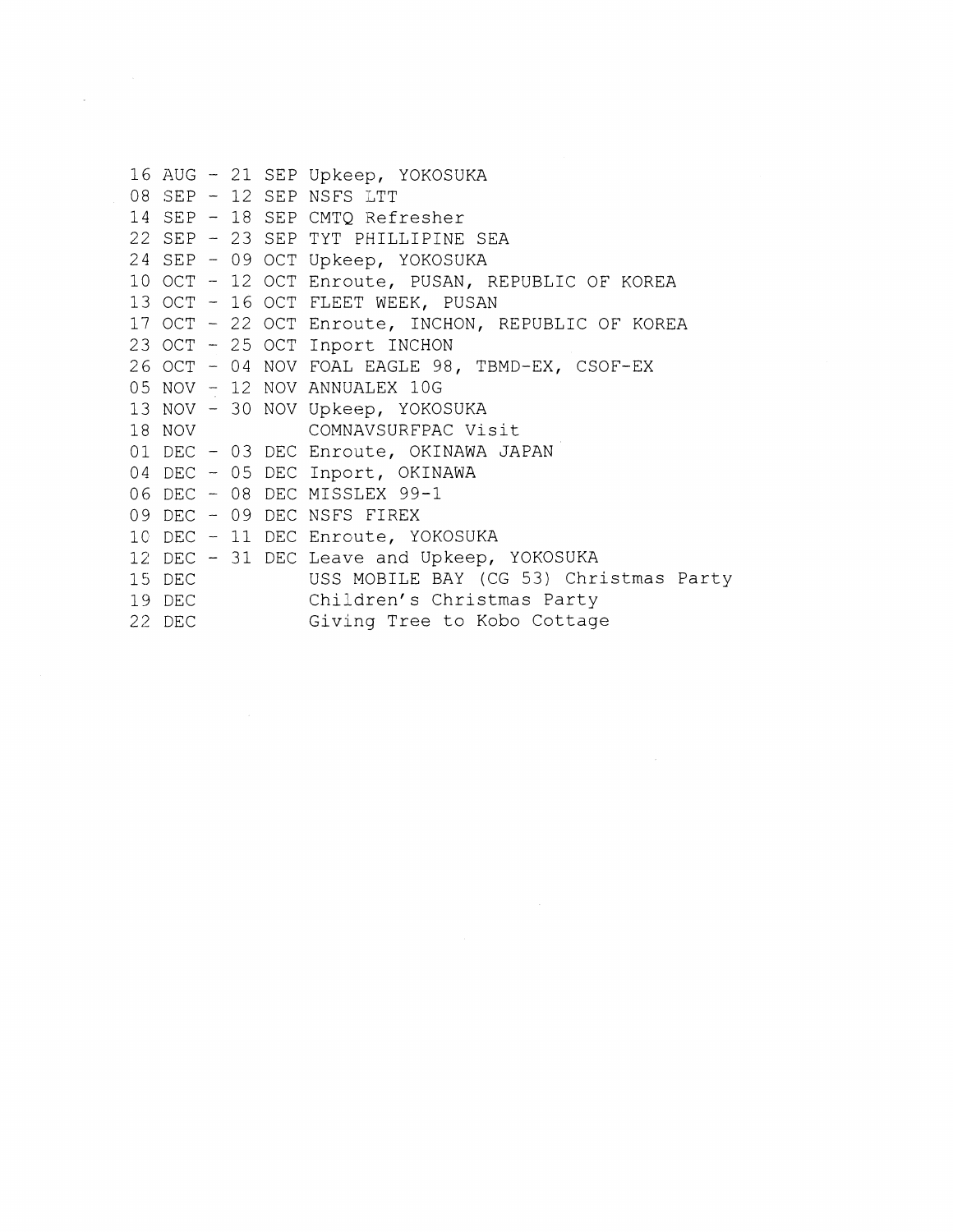## - HISTORICAL NARRATIVE 1998

USS MOBILE BAY (CG 53) began 1998 in a holiday standdown period. Everyone had enjoyed the holidays and was still resting up from a busy schedule from the previous Fall. Many of the crew took leave, both in Yokosuka and in the United States. But the rest was soon completed and MOBILE BAY was again underway in mid--January, this time in support of the Secretary of Defense's official visit to Singapore. The ship arrived in Singapore and immediately began preparing for the Honorable William S. Cohen's arrival. On January 15, the ship proudly hosted the highest official ever to visit MOBILE BAY with full ceremony, which included an opportunity for the crew to hear a few remarks from the Defense Secretary. The ceremony also gave the Honorable Mr. Cohen time to present some awards to the crew. The Secretary completed his visit with a press interview on the VLS deck for AFN Facific Report before attending a luncheon elsewhere in Singapore. Also during the time in Singapore, MOBILE BAY hosted a dinner for COMLOGWESTPAC and other VIPs.

After saying farewell and the good liberty it provided, MOBILE BAY headed to Hong Kong. This was the crew's first visit to there since Hong Kong's transition to the Chinese government. While in Hong Kong, Captain Volpe arranged a Super Bowl party at the fleet landing to provide the crew a chance to view the Super Bowl live and in a party environment. The crew enjoyed the party and also the shopping in Hong Kong, which had not changed much in spite of the transition of government.

MOBILE BAY visited Okinawa for one night at the end of January and then headed for Guam to embark riders to conduct a Mid-Cycle Assessment (MCA) in the beginning of February. After a successful MCA and some good liberty, MOBILE BAY left Guam and returned to Yokosuka, Japan to begin preparations for a nineweek Ship's Restricted Availability.

During this time, MOBILE BAY was presented the Seventh Fleet Award for Air Warfare Excellence. This award represented outstanding achievement in and the advancement of air warfare in all of Seventh Fleet. The award was earned in part due to MOBILE BAY taking the lead in Air Warfare Syndicate meetings and developing increased awareness and knowledge of air warfare tactics.

Also during late February, MOBILE BAY had the opportunity to participate with the Japanese Maritlme Self Defense Force in a Joint Photography Exhibition at a local Yokohama bank. The ship provided a shuttle to the bank to allow MOBILE BAY sailors to see the exhibition each day. The ship also provided a few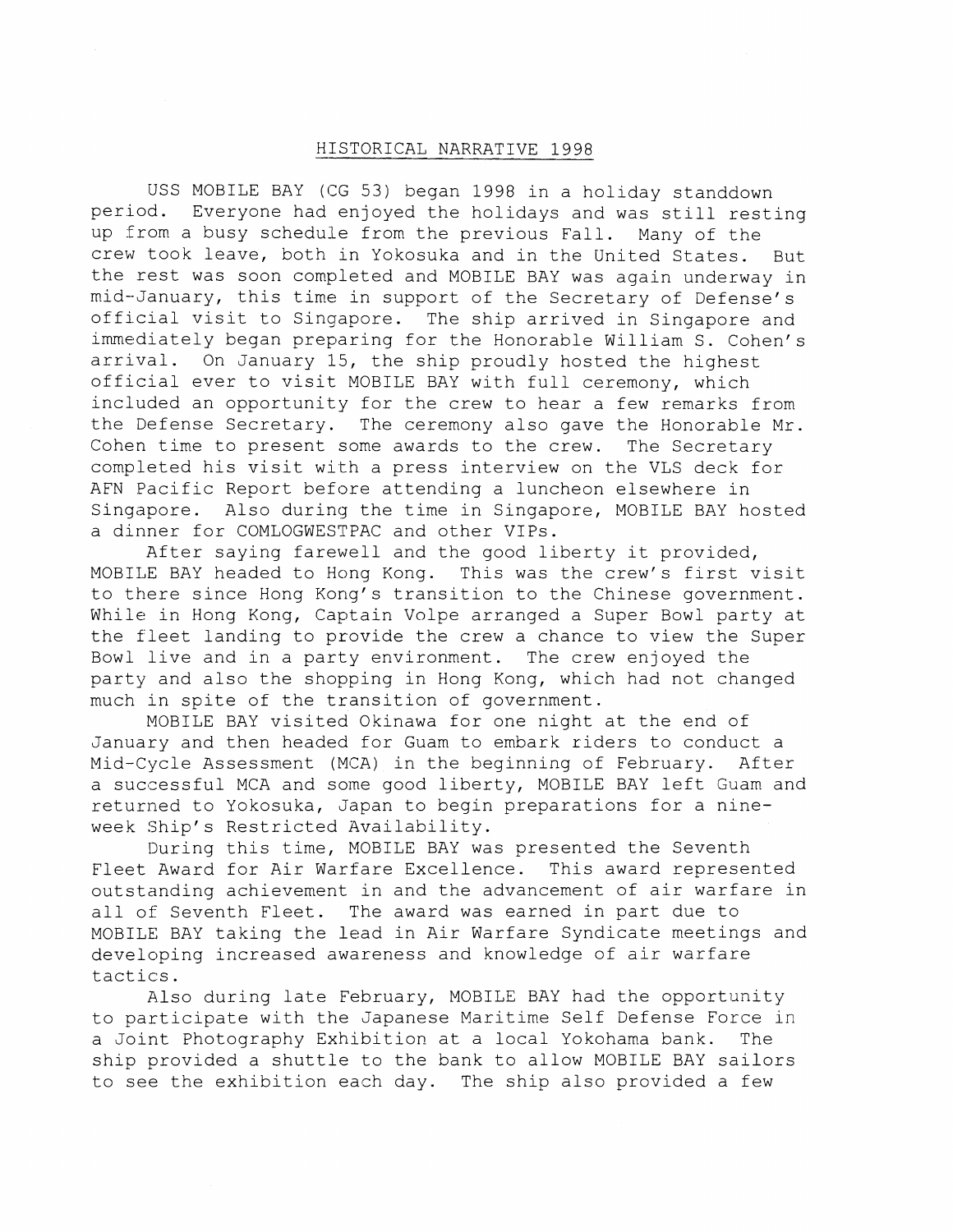pictures for the exhibit, which focused on the theme "Brave Men at Sea. "

The Ship's Restricted Availability kept MOBILE BAY very busy with repairs, additions, and refurbishments to the ship from March until May. MOBILE BAY adjusted its working hours to start earlier in the morning to allow for training and ship's business before the arrival of the Naval Ship Repair Facility workers. The SRA was completed on time and completed safely. One of the numerous additions to the ship during the SRA was a plastic waste compactor. The compactor is able to take plastic waste and compresses it into pizza sized disks in order to be stored and disposed of properly in port. Thus reducing the ship's impact to the ocean environment. Another major addition to MOBILE BAY during the SRA was IT-21, a computer Local Area Network. This allowed many computers to be connected in a network and increased communication between sailors and also family members with an extensive e-mail capability.

The SRA was followed by Sea Trials in mid-May. MOBILE BAY was successfully put through its paces after the extensive maintenance period. Many of the crew enjoyed evolutions such as turns at high speed, full reverse power, and acceleration evolutions that really show of what the ship is capable. Also following SRA, MOBILE BAY successfully completed a Light Off Assessment (LOA). Once again, the crew proved it could, among other things, efficiently and correctly light off engines and combat a mainspace fire.

Shortly thereafter, and before the summer deployment, MOBILE BAY hosted a Friendship Cruise on 25 May 98 to Tokyo Bay. This gave friends and family the opportunity to catch a glimpse of what sailors do at sea. Friends and family were treated to tours of the ship, static displays of shipboard equipment and weapons, and a delicious steel beach picnic while at anchor in Tokyo Bay. AFN Radio even broadcast live from MOBILE BAY during the one-day cruise.

On 1 June 98, MOBILE BAY got underway for a summer deployment. The ship's first stop was "down under" in Townsville, Australia. In order to get there, MOBILE BAY had to cross the equator. MOBILE BAY cleansed the ship of polywogs, paid respects to King Neptunus Rex, and continued a Navy timehonored tradition with a "crossing the line" ceremony.

Townsville was a great liberty port for MOBILE BAY. The MSs and FSAs kept busy upon the ship's arrival as MOBILE BAY played host to a reception of Townsville locals including members of the Australian American Association and the Townsville Chamber of Commerce. MOBILE BAY also opened its brow to genera!. visiting while in port. The crew found Townsville to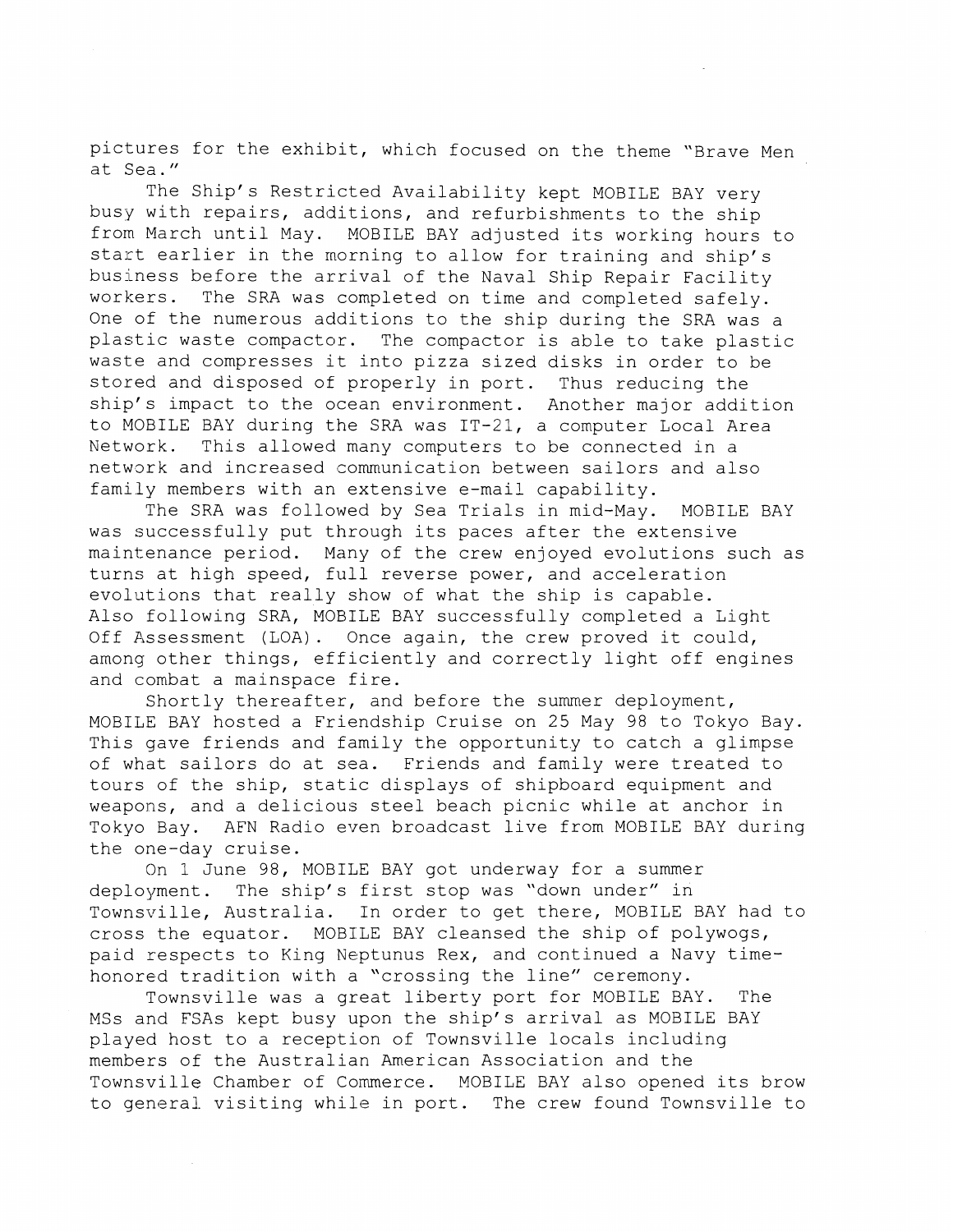be exceptionally friendly and a location for outstanding liberty. Many of the crew took advantage of Townsville's close proximity to the Great Barrier Reef and went on SCUBA, snorkeling, and fishing trips. Also in Townsville, MOBILE BAY was joined by a group of five midshipmen for the purpose of summer training and gaining insight into the Surface Warfare community.

After leaving Townsville, MOBILE BAY transited to Darwin, Australia through the Great Barrier Reef. The transit made for a lengthy navigation detail because of the many tiny islands throughout the area. To aid with the navigation, an officer from the Royal Australian Navy, who was very familiar with the transit, rode the ship to Darwin. MOBILE BAY hosted a reception in Darwin also. The Darwin Chapter of the Australian American Association reciprocated by hosting a barbecue for some of the officers and crew of the MOBILE BAY. Good food, drink, and conversation were had by all. While in Darwin, the crew again enjoyed some great liberty. One of the highlights for many of the crewmembers was a MWR tour, which provided a view of jumping saltwater crocodiles. Others enjoyed opportunities to see local wildlife including kangaroos and wallabies.

Upon departing Darwin, MOBILE BAY headed again into the Northern Hemisphere giving the midshipmen an opportunity to cross the equator on 27 June 98.

MOBILE BAY was notified, during this time, that the Medical Department was awarded the Force Commander Annual Wellness Unit Award, Green H. The purpose of the Green H is to " provide formal recognition to SURFPAC units that have excelled in establishing and promoting a command climate conducive to wellness and health promotion."

July began with the embarkation of COMDESRON 31, CAPT Frank Guest, USN, as MOBILE BAY proudly began serving as the flagship for Exercise CARAT 98 (Cooperation Afloat Readiness And Training). MOBILE BAY'S participation in CARAT 98 began with the Malaysian phase in Lumut, Malaysia. After planning meetings in Lumut, MOBILE BAY along with other U.S. ships and ships from the Royal Malaysian Navy got underway for a few days of exercises including gun and ship maneuvering exercises. When the exercises were complete and the ships were back in port, the Royal Malaysian Navy sponsored a Sports Day, which allowed many crewmembers the opportunity to compete against Malaysian teams in soccer, volleyball, and physical fitness. The crew greatly enjoyed the exercise and healthy competition.

The next phase of CARAT 98 brought MOBILE BAY to Sattahip, Thailand where we had to anchor a few miles out due to draft restrictions. Again, while some attended planning meetings,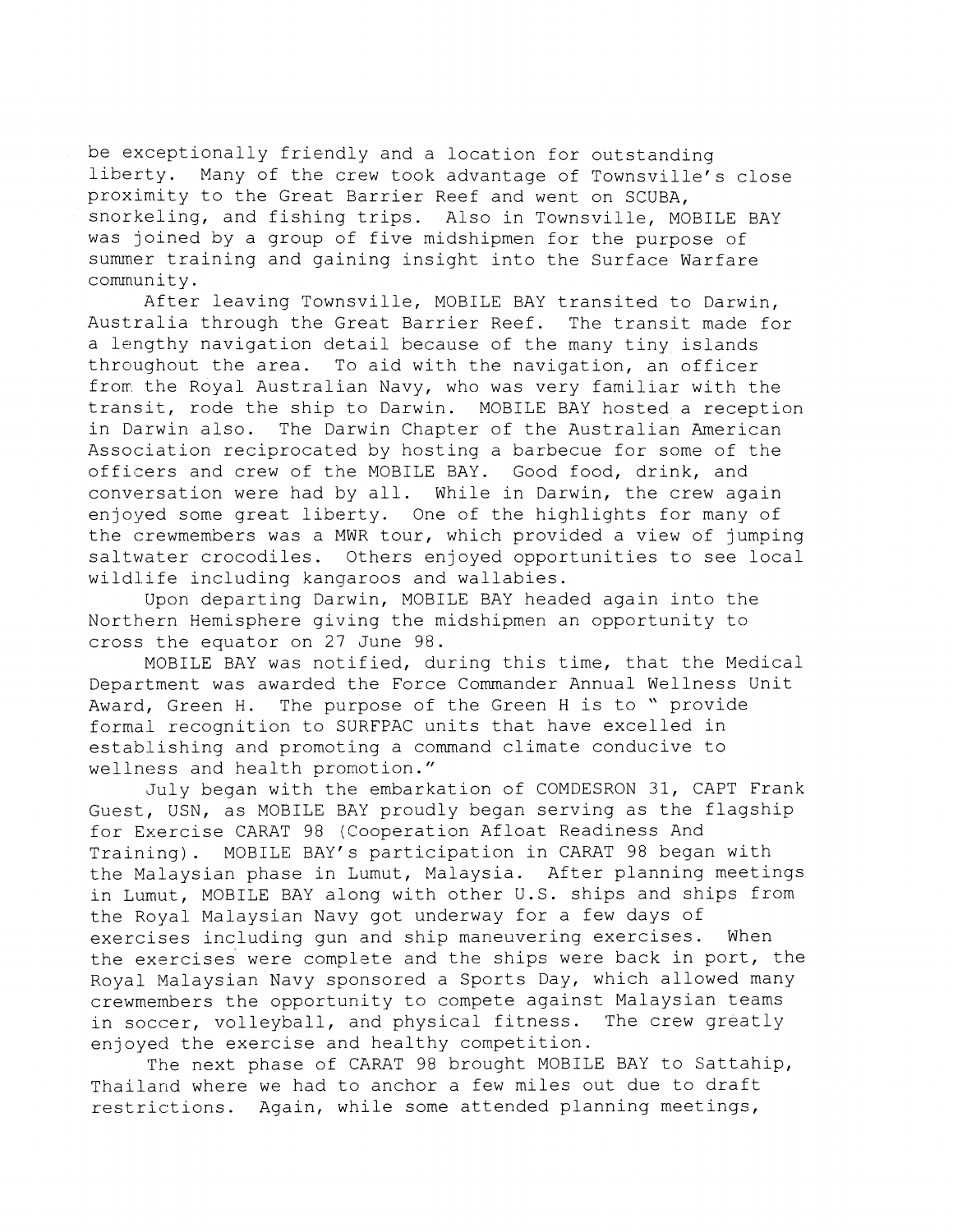others were able to take liberty. Since it was an international event, there were also receptions to attend. Buses were provided for trips into Pattaya Beach. As the weather degraded and the seas increased, however, MOBILE BAY had to move to a better anchorage; this time off the coast of Pattaya Beach. This was good for the crew as it put them closer to a good liberty port. The crew was also given the opportunity to help the less fortunate through a community relations project coordinated through the Chaplain. While in Thailand, some crewmembers helped a senior citizens' home by doing some painting and some much--needed yardwork. Soon the ship was underway and conducting exercises with ships from the Royal Thai Navy.

Singapore was the next phase of CARAT 98. MOBILE BAY stayed busy in Singapore by hosting a reception for the participants including 'VIPs from the Republic of Singapore Navy and COMLOGWESTPAC, RADM Loeffler. Singapore, as always, was great liberty for the crew. MOBILE BAY sailors also helped out a Singapore orphanage by contributing clothing and skateboards and by doing some yardwork. After the conclusion of the exercise with Singapore, MOBILE BAY headed back for Japan.

In August, however, before returning to Yokosuka, MOBILE BAY had one more exercise; this time with the Republic of the Philippines Navy. This exercise was brief and, unfortunately, did not include a port visit.

With Exercise CARAT 98 completed, MOBILE BAY then traveled to Nagoya, Japan for some liberty. This represented MOBILE BAY's first visit ever to the city and also the first visit to Nagoya by a U.S. Navy ship in over 20 years. Many of the crew enjoyed the sights and sounds of Nagoya including Nagoya Castle. Some sailors even opted to take trains back to Yokosuka during this time.

MOBILE BAY was excited to see Yokosuka again and we appreciated the warm welcome we received upon our return. Things did not slow down to much, however, as we had to make final preparations for the change of command that took place on September 25, 1998. The ceremony represented a very fond farewell to CAPT Joseph M. Volpe, Jr. as CAPT Edward J. Rogers I11 assumed command of USS MOBILE BAY (CG 53).

By October 9, MOBILE BAY was underway again, this time to Pusan, Korea in support of Korean Fleet Week. Ships from around the world arrived in Pusan. Participating countries included New Zealand, England, Australia, France, Japan, Singapore, India, and others. Unfortunately, time was cut short due to Typhoon Zeb. MOBILE BAY sortied to avoid the typhoon on October 15. On October 19, MOBILE BAY held a Hispanic Heritage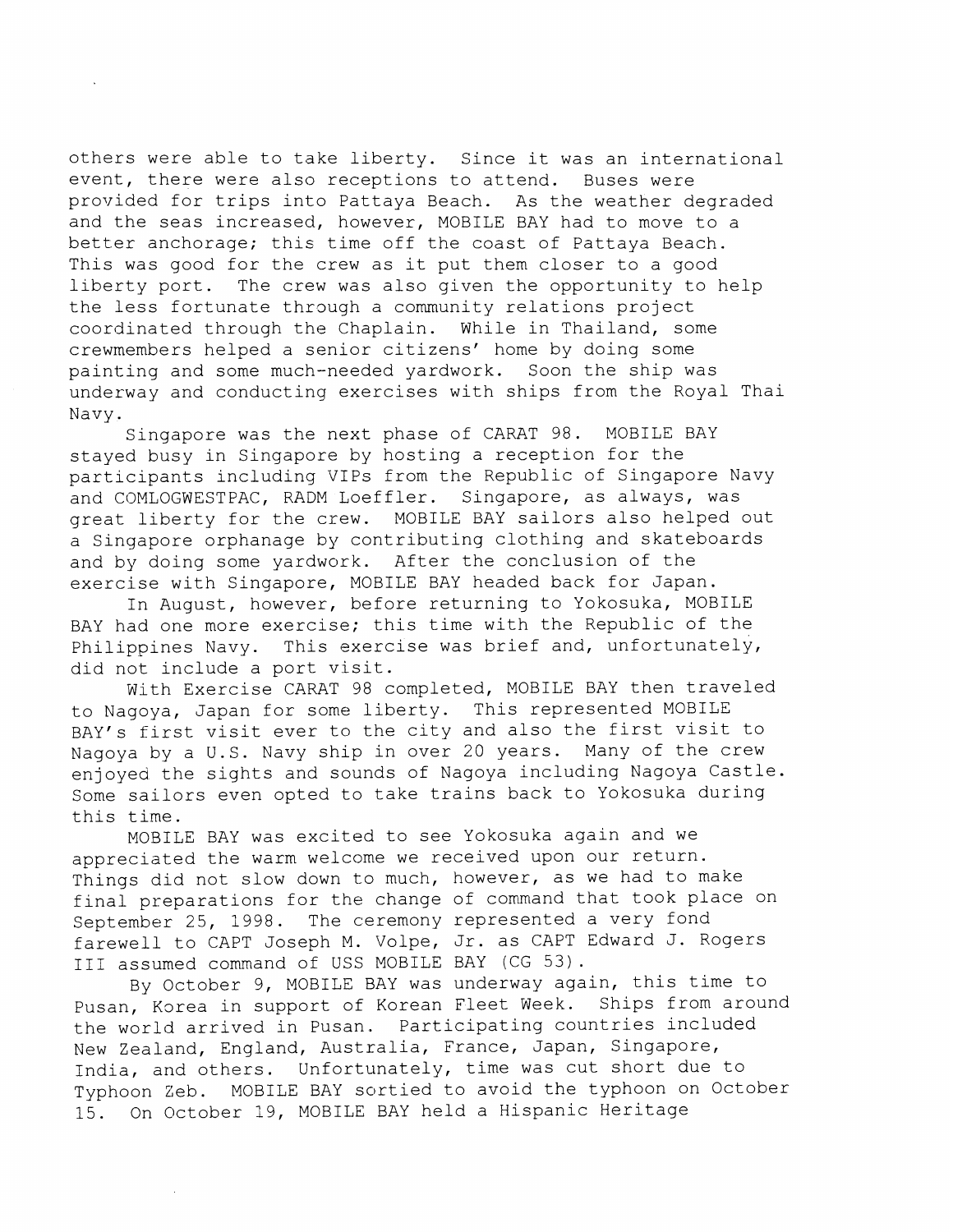Celebration, which honored those of Hispanic heritage who have served in the U.S. Navy. The ceremony also served to educate the crew on the many contributions of Hispanics to naval history.

The ship returned to the Republic of Korea on October 22 when it arrived in Inchon for liberty and to attend preparation meetings for Exercise FOAL EAGLE 98. The arrival to Inchon was challenging and unique due to the shallow water and narrow locks through which the ship had to transit. Many MOBILE BAY sailors enjoyed the liberty and shopping in nearby Seoul. MOBILE BAY was soon underway for the exercise in the Yellow Sea, which included many gunnery, maneuvering, air defense, and counter special operations exercises. One highlight was when the ship conducted replenishment at sea with Republic of Korea Ship HWACHON, the ROKN's newest oiler. Another highlight occurred around the midpoint of FOAL EAGLE 98 when all of the commanding officers were invited aboard MOBILE BAY for a "steel beach" cookout while at anchorage.

Upon the completion of FOAL EAGLE 98, MOBILE BAY coordinated a tracking exercise with U.S. Army shore facilities in Korea from 26-29 October. MOBILE BAY successfully tracked a NIKE missile in order to practice Theater Ballistic Missile Defense capabilities.

On November 2, MOBILE BAY rendezvoused with USS KITTY HAWK (CV 63) and began its participation in ANNUALEX 98, an annual exercise with the Japanese Maritime Self Defense Force on November 5. ANNUALEX involved a wide variety of exercises including Air Defense, gunnery, and Undersea Warfare exercises. MOBILE BAY detached from ANNUALEX 98 on November 10, and began to proceed to Yokosuka, Japan. While enroute, the crew conducted many drills to make preparations for the duty sections to train with the Fleet Activities Yokosuka Fire Department. The training was part of a plan to allow the ship to extend to eight duty sections while in port Yokosuka. As the ship transited the Tsugaru straits, many playful dolphins were sighted alongside which was an exciting experience for the crew. Before the journey was complete, the ship conducted an ammo offload while at anchorage in Yokosuka Harbor.

On November 18, during a short in-port period in Yokosuka, VADM Moore, COMNAVSURFPAC, visited MOBILE BAY. MOBILE BAY was soon underway to Okinawa to coordinate a missile exercise on  $7-8$ December. Enroute to Okinawa, MOBILE BAY commanded a MAG which included the USS VINCENNES (CG 49), USS JOHN S. McCAIN (DDG 56), and USS CUSHING (DD 985). While enroute, MOBILE BAY conducted a Mess Management Specialist exchange with the VINCENNES. This allowed the ships to learn different food preparation techniques